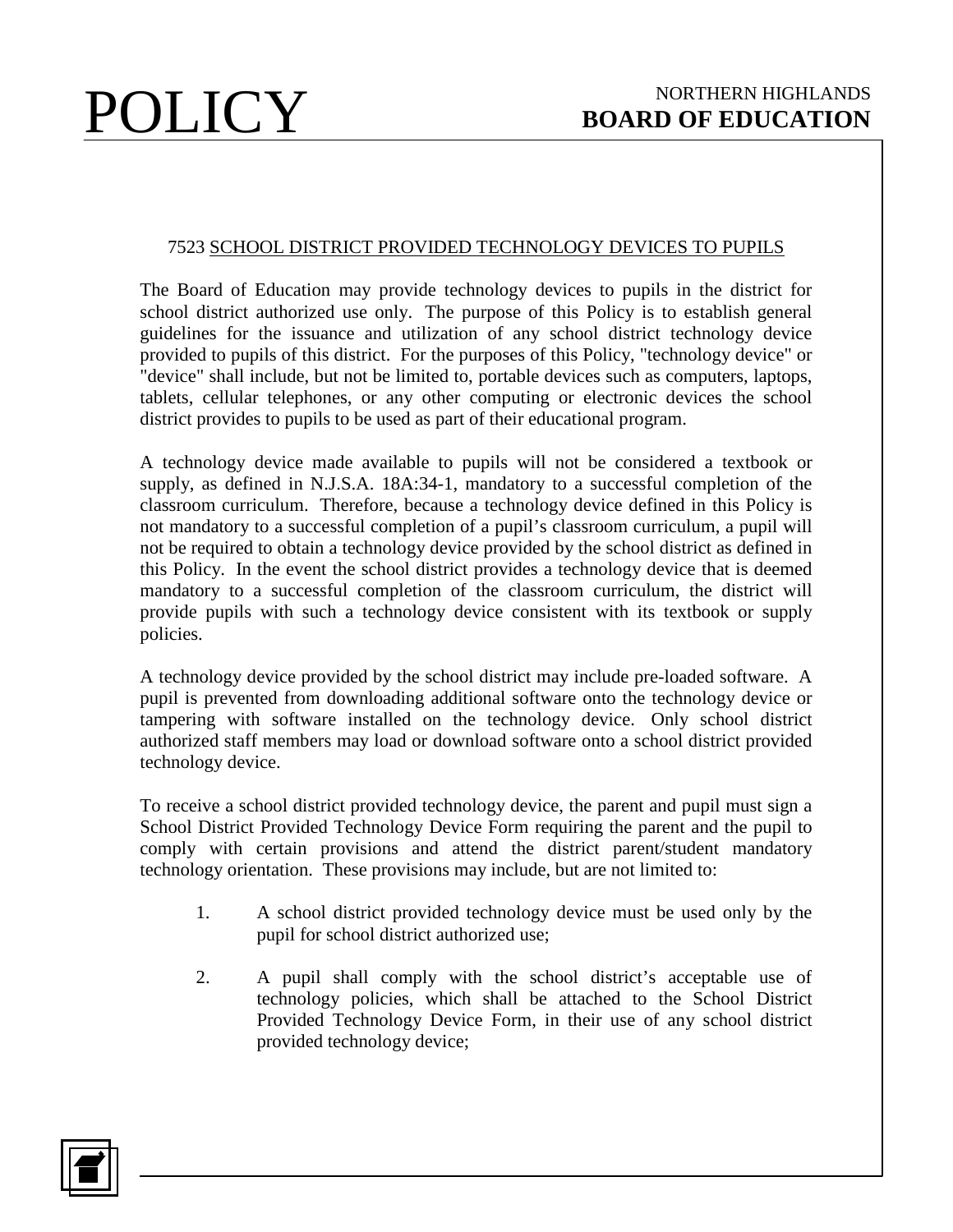- 3. Any school district provided technology device loaned to a pupil must be returned to the school district in the condition it was initially provided to the pupil considering reasonable use and care by the pupil;
- 4. The parent or pupil shall be responsible to reimburse the school district the cost of any technology device that is lost, damaged beyond reasonable use or beyond its value, abandoned, missing, stolen, or cannot be returned to the district in accordance with the terms of the School District Provided Technology Device Form;
- 5. The district will offer as an option, an insurance policy to be purchased by the parent or pupil that would cover certain losses or damage to a technology device during the time period the pupil has possession of the device. The parent or the pupil shall pay any insurance policy required deductibles in the event of a loss;
- 6. In the event the parent or pupil elects not to purchase optional insurance, the parent and/or pupil shall be responsible for any loss or damage to the technology device in accordance with the terms of the School District Provided Technology Device Form;
- 7. A pupil will be required to report any hardware or software problems in the operation of the device to the school district staff member, designated on the School District Provided Technology Device Form, within two school days of the commencement of the problem;
- 8. A pupil must report to the school district staff member designated on the School District Provided Technology Device Form within two school days in the event the technology device has been damaged or is missing and fill out the appropriate district damage form;
- 9. A parent or pupil is required to immediately file a police report in the event it is believed the technology device has been stolen. Within two school days after filing a police report, a parent or pupil shall complete the School District Provided Technology Device Loss Form and submit the completed Loss Form and a copy of the police report to the Principal or designee;
- 10. A pupil shall be required to provide routine cleaning and care of the device in accordance with school district cleaning and care guidelines;